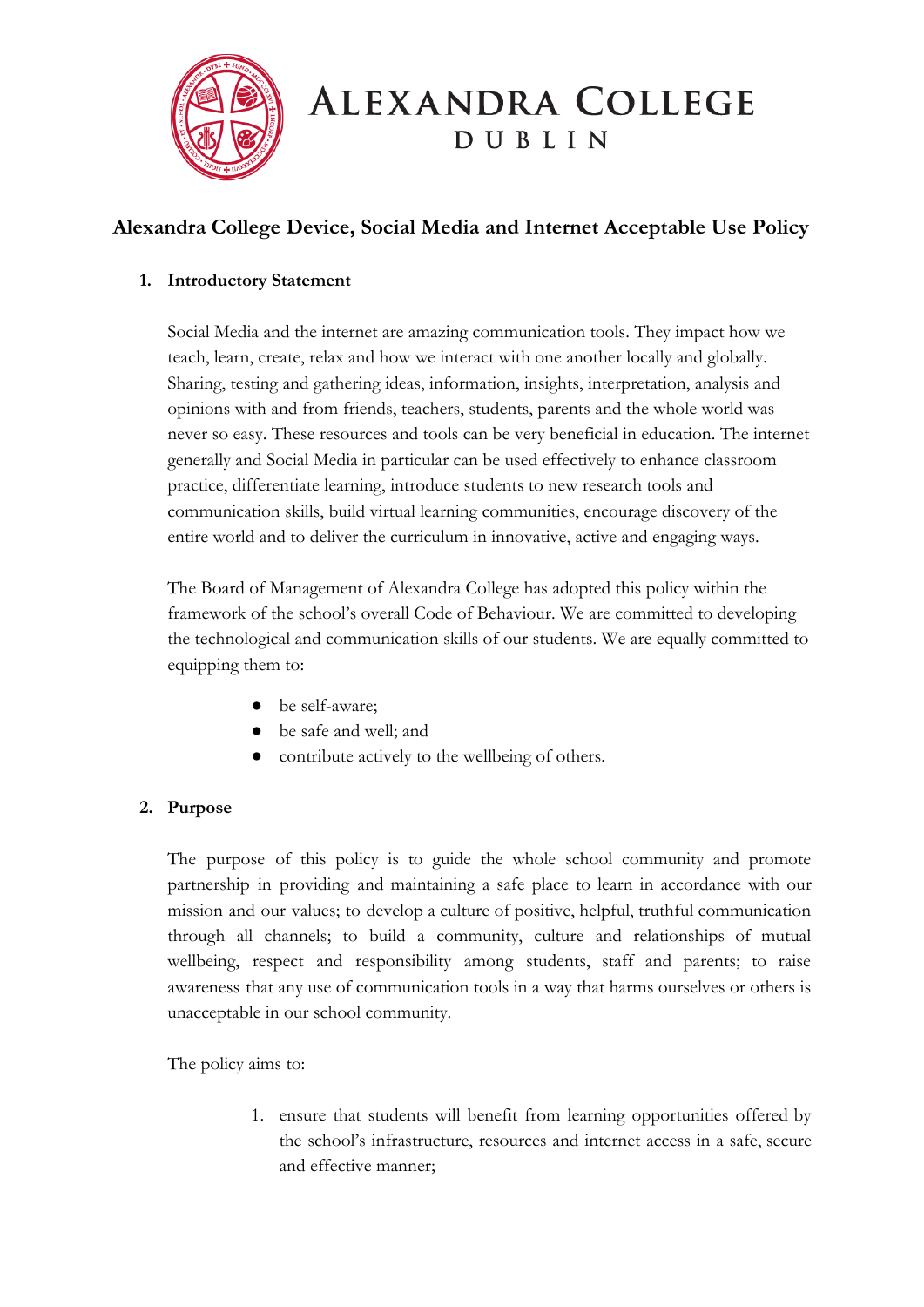- 2. protect the integrity and good name of the school and each member of the School Community from online harm;
- 3. provide direction on the importance of protecting privacy, intellectual property and confidential information;
- 4. outline behaviours which are unacceptable and the consequences of engaging in these behaviours;
- 5. provide and make staff, parents and students aware of procedures for investigating, noting and dealing with misconduct and infringement of school rules on unacceptable use of the internet and Social Media and of their responsibility as members of the school community to cooperate and partner in the application of these procedures;
- 6. outline procedures for students who find themselves the victims of inappropriate or unsolicited comments online.

There are online communities in which negativity is a cultural norm. There is scope for unconsidered, irresponsible and inappropriate use of Social Media. This can lead to othering, isolation, discrimination, bullying, harassment and other illegal activity. Excessive internet use has a negative impact on the academic, emotional, and social development of students and is an obstacle to students participating in the opportunities available to them for education and development at Alexandra College.

Our policy has been developed to offer guidance, direction and a set of strategies to all students that will help them in the safe, constructive and responsible use of the internet and Social Media whether connected to school activity, as part of their education, or personally. This policy should be read in conjunction with our Anti-Bullying Policy and Code of Behaviour.

#### **3. Relationship to the Characteristic Spirit of Alexandra College**

This policy sits within the framework of the school's overall Code of Behaviour and aligns with and reflects our mission, ethos, educational philosophy and our values.

#### Our Mission

We are committed to creating and maintaining an inclusive learning environment in which every girl is enabled to know her worth, see the worth of others, and to live each school day well, for her good and for the common good.

It is our hope that every student leaves this College equipped to continue her lifelong learning process joyfully, to carve her own path, to make and sustain relationships, and to make her particular positive contribution to society.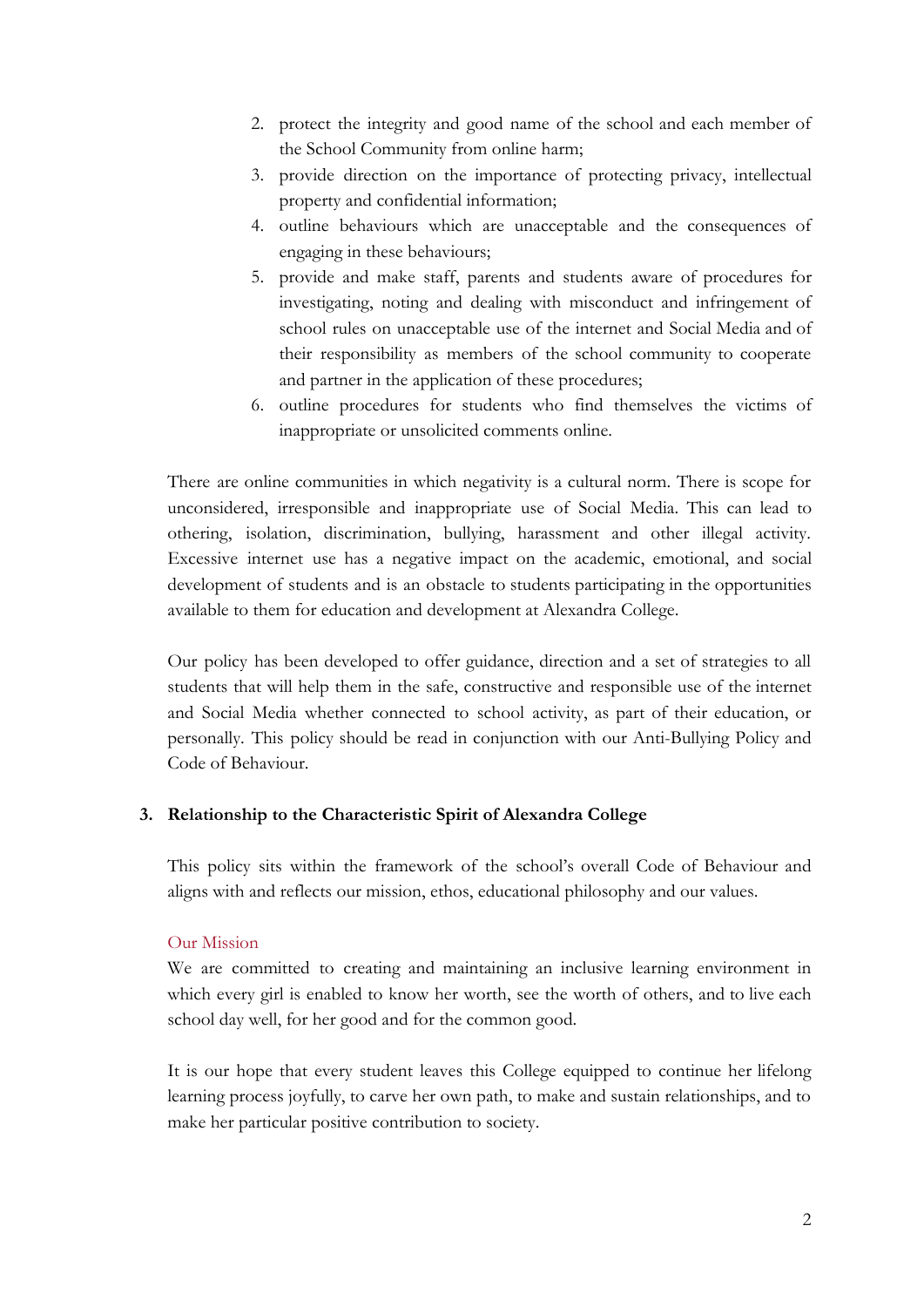Achievement of our mission requires the full support, engagement and day to day commitment of the whole school community.

#### Our Educational Philosophy

We believe that:

- learning is questioning, exploring, understanding and sharing
- learning is a challenging and enjoyable lifelong process
- teaching should stimulate, encourage and excite the students
- students benefit from a safe environment in which they can stretch, experiment and discover their potential

We reflect consistently on how we educate and learn so that we facilitate and inspire engaged learners and citizens.

#### Our Values

Our core values are a daily commitment to a way of being in the world. Together, they provide a framework to help us to think clearly, behave positively, reach sound decisions, be well, and contribute to the development and wellness of others.

We are committed to:

Independent Thinking: We teach our students to know themselves; how to think freely, critically and purposefully; to reason respectfully.

Respect: We respect ourselves, each other and our environment. We acknowledge the perspective, development and contribution of every individual and work together to benefit personal growth and the common good. We create an atmosphere and community of respect, understanding, non-judgmental challenge and encouragement.

Responsibility: We are responsible for ourselves and to society. We encourage our students to create and to take leadership opportunities, to act purposefully with conscience.

Diversity: We value the identity, heritage and culture of every student. We acknowledge and celebrate interconnectivity and the value and challenge of difference.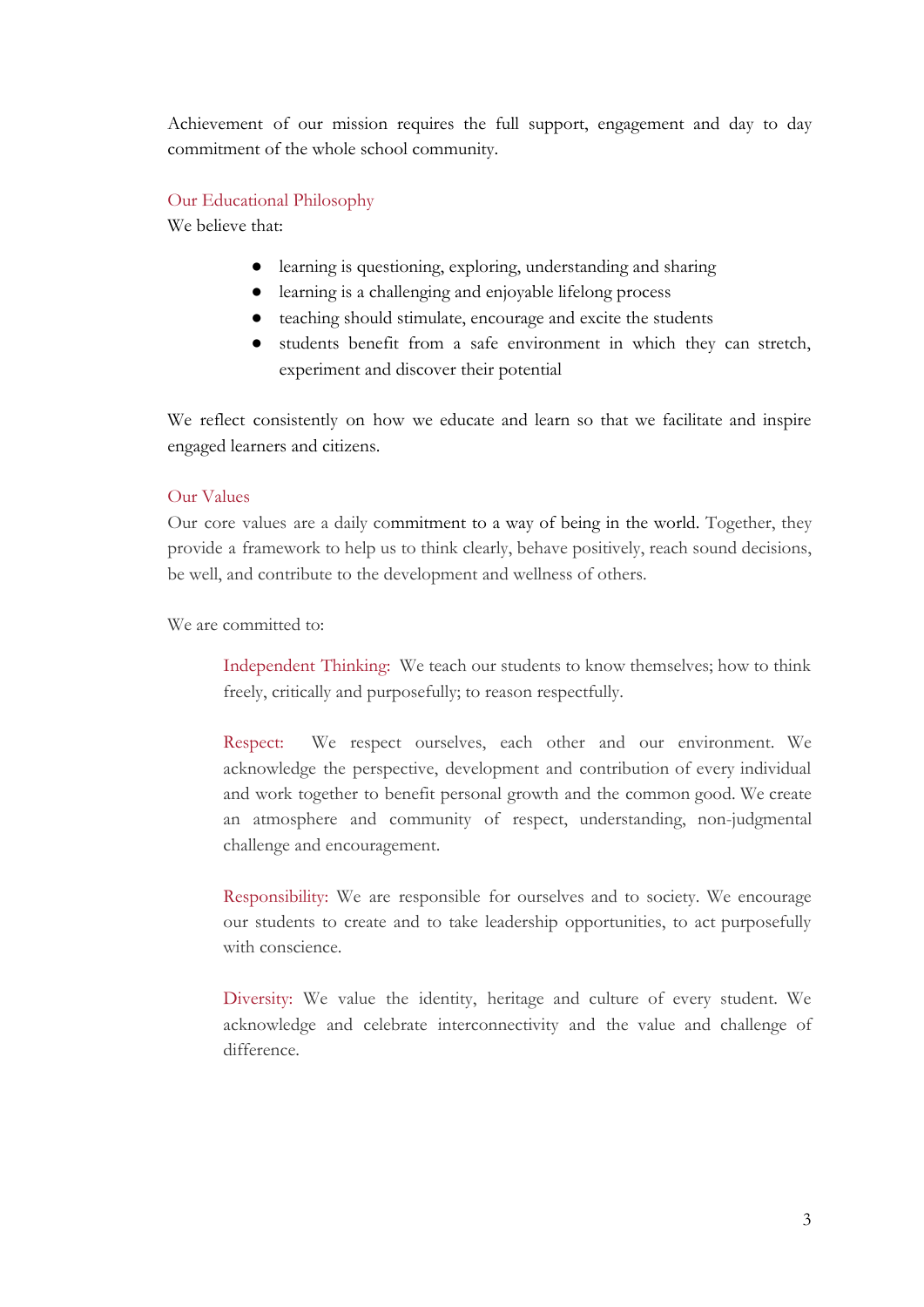#### **4. Relation to Our e-Learning Vision**

The policy of using up-to-date developments in technology to engage with students as part of a safe, inclusive, vibrant learning community, is in keeping with the e-Learning vision of the College.

#### **5. Scope**

This policy has been drawn up in consultation with the whole school community. This policy applies to all students of Alexandra College.

In the virtual world, the line between private and public is not well defined nor is the line between personal and school. Those lines will continue to grow more ambiguous and fluid. This policy applies to all online interactions both during and outside of normal school hours: It includes the use of school and personal devices; the use of school infrastructure to access school provided services and the internet; and the use of personal wifi access. It applies to the whole campus and off campus, in the residence house and whenever students are identified or identifiable as students of the College.

#### **6. Definition**

Definitions of Social Media and of devices are indicative and not exhaustive: technology develops constantly and at great speed with new communication tools and systems advancing every day.

Social Media includes web based sites and applications that allow people to interact with each other virtually. The term covers all social and professional networking platforms such as Facebook and LinkedIn; blogs; video and audio podcasts; wikis; message boards and forums; instant messaging; photo, document and video sharing apps and websites such as YouTube, Snapchat, Dropbox, TikTok, WeChat, Weibo, VSCO and Instagram; chat apps like WhatsApp, iMessage, Google Hangouts; and micro blogging services such as Twitter, Tumblr, and online community forums like Facebook Groups.

Device includes mobile phones, smartphones, ipads, smartwatches and any other equipment through which the internet or other virtual system may be accessed.

#### **7. Roles and Responsibilities**

a. The Board of Management has approved this policy and will ensure its development, review and evaluation.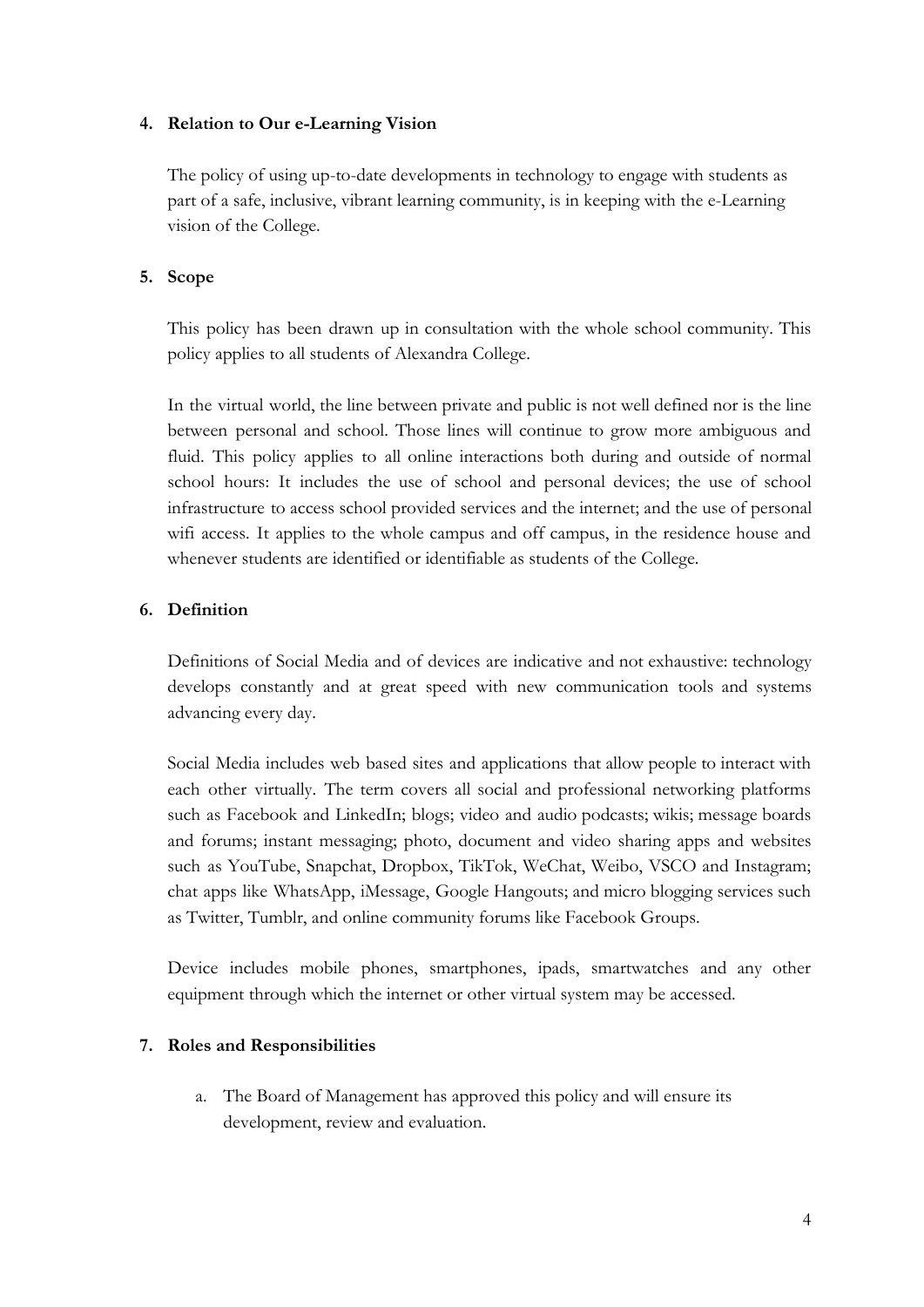- b. The Form Tutors, Year Heads, Deputy Principal, Senior Teacher Committee, and Principal will be responsible for the dissemination of the policy, investigation of any incident and the application of consequences.
- c. Form Tutors will advise students on safe, secure device, internet and Social Media use and will arrange for unacceptable uses to be outlined.
- d. Form Tutors will be alert to any signs or possibilities of online bullying within their groups.
- e. The College in association with the ACA will organise courses and information sessions for parents on safe device, internet and Social Media use.
- f. Strategies to ensure online safety will be taught as part of the SPHE and anti-bullying programmes.
- g. The school will provide follow-up and support for students who have been victims of online bullying in accordance with our Anti-Bullying Policy. The confidentiality of the students involved will be respected.
- h. Any student who observes or is involved in an incident of alleged or suspected online bullying will inform the Form Tutor of the student(s) concerned or a parent or another member of the school staff who will inform the relevant Form Tutor, Year Head, Deputy Principal or Principal as appropriate. The school will thank the student and let the student know that the matter is being dealt with.

#### **8. Safe and Responsible Use of Social Media**

Together with Education & Prevention Strategies set out in the Anti-Bullying Policy, these are the school's strategies to maximise learning opportunities and reduce risks:

- Curriculum-based internet sessions in the classroom will be supervised.
- The school uses appropriate security solutions to minimise the risk of exposure to inappropriate material.
- The school uses virus protection systems on school supplied equipment.
- Students and teachers will be provided with training in online privacy, security and safety.
- Use of school provided internet access may be monitored by the school for unusual activity, security and/or network management reasons
- Students will be taught about and be aware of copyright law, licensing agreements and intellectual property rights, and what is considered a violation of those rights.
- Students will treat others with respect at all times, on- and off-line.
- All students will be encouraged and given guidance on how to model respectful, kind, useful and true use of communication tools and note:
	- **Once online, always online**: Consider carefully and be selective about what you share online, by email, text or voice message. Everything online happens in front of a vast, invisible, and often anonymous audience. Online communication is never entirely private. Once something is out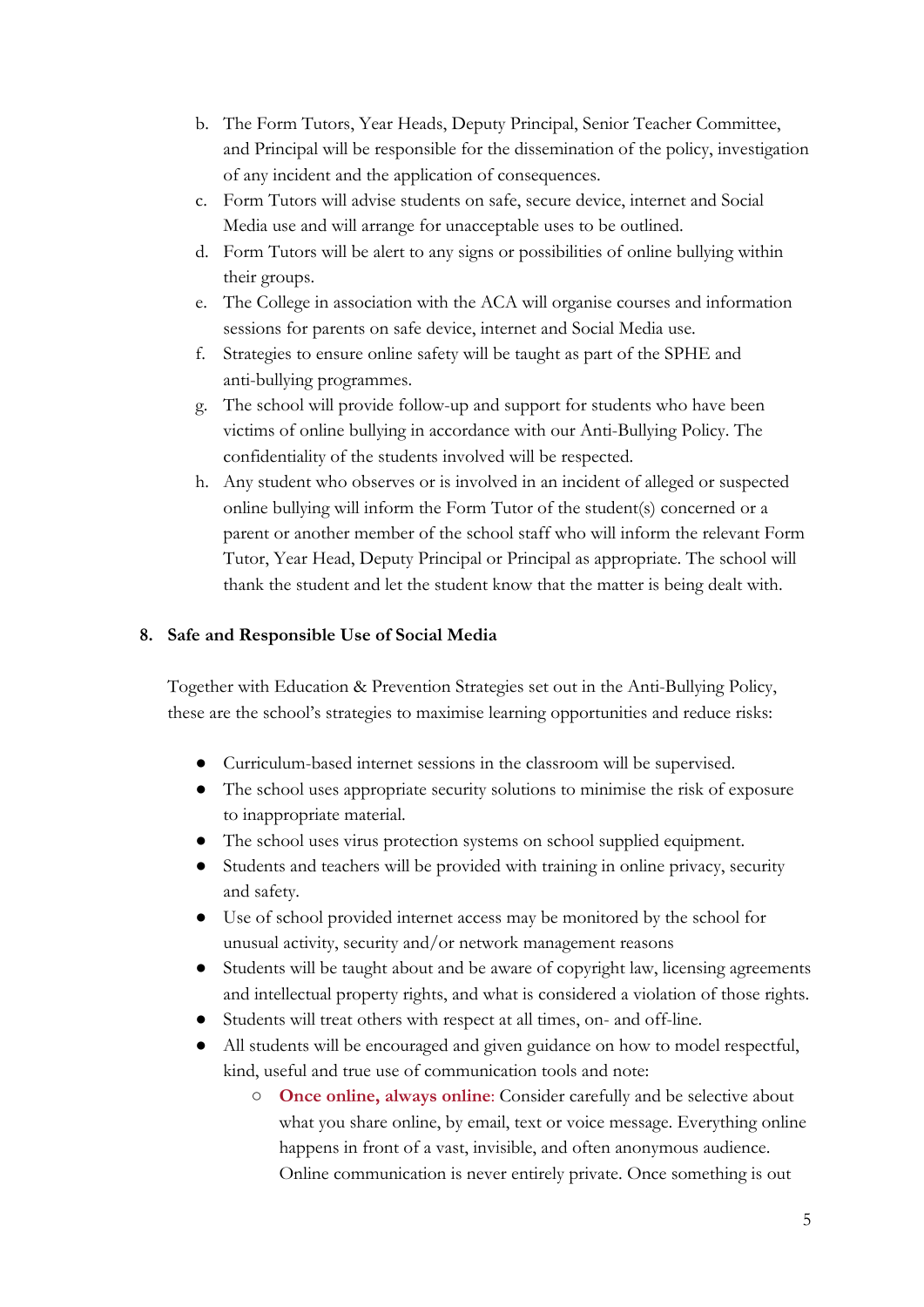there, it doesn't go away. Think of it as part of a permanent record. Remember that it can be copied, shared and forwarded easily and quickly. Everything leaves a digital footprint.

- **This is who you are:** Consider your own online identity, image, persona. How do you appear online? Does it reflect well on you today? Will it reflect well on you in the future?
- **This is Alex:** Consider how anything you share online is likely to be perceived and whether it would be considered as linked to or associated with Alexandra College. Will it enhance or damage the good reputation of Alexandra College?
- Before you post anything or make any comment, like or unlike, or follow anything or anyone online consider whether you would be comfortable if your intervention was displayed publicly where it could be seen by the whole school community such as on the advertising boards at the Luas or bus stop just outside the college campus.
- Be sure that any online communication with or about any member of the Alex Community is appropriate, true and constructive.
- When using chat services, like WhatsApp or iMessage with or without web access, only communicate with people you trust. Remember that other people may be able to view, copy and share all aspects of the communication. Consider each intervention: each like, comment, message, photo. Is it **kind, useful, true**?
- Consider carefully who you connect with or make friends with online. In general it is better to restrict friends to your peers and to those you know and trust in the real world.
- Do not reply to or get engaged in online arguments.
- Fact check material before you share it. Do not knowingly plagiarise material online. Give credit to the original author or creator or state that you do not know the source.
- All students will be encouraged and given guidance on how to consider carefully their online privacy and security:
	- You should never post personal details such as your phone number, email address or home address, schedule, passwords or pin numbers.
	- You should never post private information about your life, experiences or relationships.
	- Be familiar with and use strict privacy settings. Review all of the options in your privacy settings. Default settings tend to keep information public until a user makes it private.
	- Consider blocking unwanted interactions that you receive on your Social Media interactions.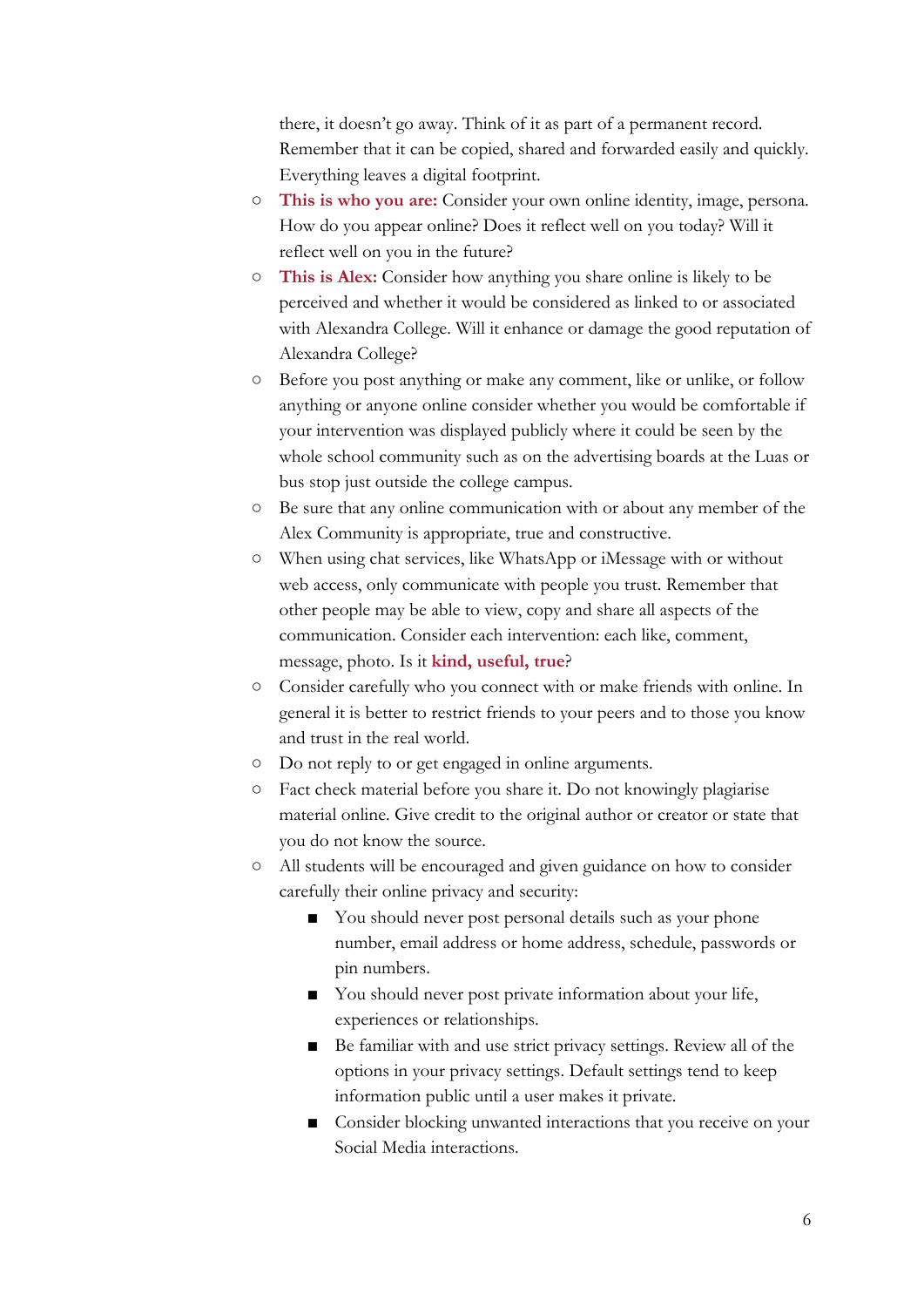- Report any aggressive or inappropriate behaviour directed at you online.
- Protect your online identity and access: Do not share your login credentials and passwords with anyone, even your close circle of friends.
- If your profile is linked to your mobile phone, you should use the website's privacy settings to ensure that your phone number is not visible.
- Report any accidental accessing of inappropriate materials immediately to school IT support or to a teacher, who will thank you and initiate the appropriate incident response.
- All students are required to comply with the Alexandra College Digital Behaviour Code at Appendix B.
- If you receive or become aware of any inappropriate use of Social Media by any member of the school community or connected to the school community, tell a Form Tutor, the Deputy Principal or the Principal. Such reports will be fully and confidentially investigated, the reported activity will be reviewed and, where appropriate, the content will be reported using the relevant online reporting mechanism.
- Take a screenshot of, keep and save any bullying materials you have been sent or in which you have been tagged or included and show them immediately to your Form Tutor or another teacher who will deal with the matter in accordance with the Anti-Bullying Policy.

## **9. Educational Use of Social Media by Students:**

- 1. The internet can offer educational opportunities for collaboration on projects, presentation of ideas and sharing of class materials and resources.
- 2. Students will be given the opportunity to publish projects, artwork or school work on the internet with teacher approval. Students will continue to own the copyright on any of their published work.
- 3. Students will use school email accounts by permission only and in accordance with this policy.
- 4. At school and for school work students will only use software, apps, Social Media or other online communication forums that have been expressly approved by the school.
- 5. Any student who wants at school to use software, a Social Media site or app that has not previously been approved by the school for use at school must present a clear educational advantage of the use of the Social Media site or app in question, and seek express permission from the Principal before use.
- 6. All students participating in online collaboration must pay strict attention to intellectual property and copyright laws.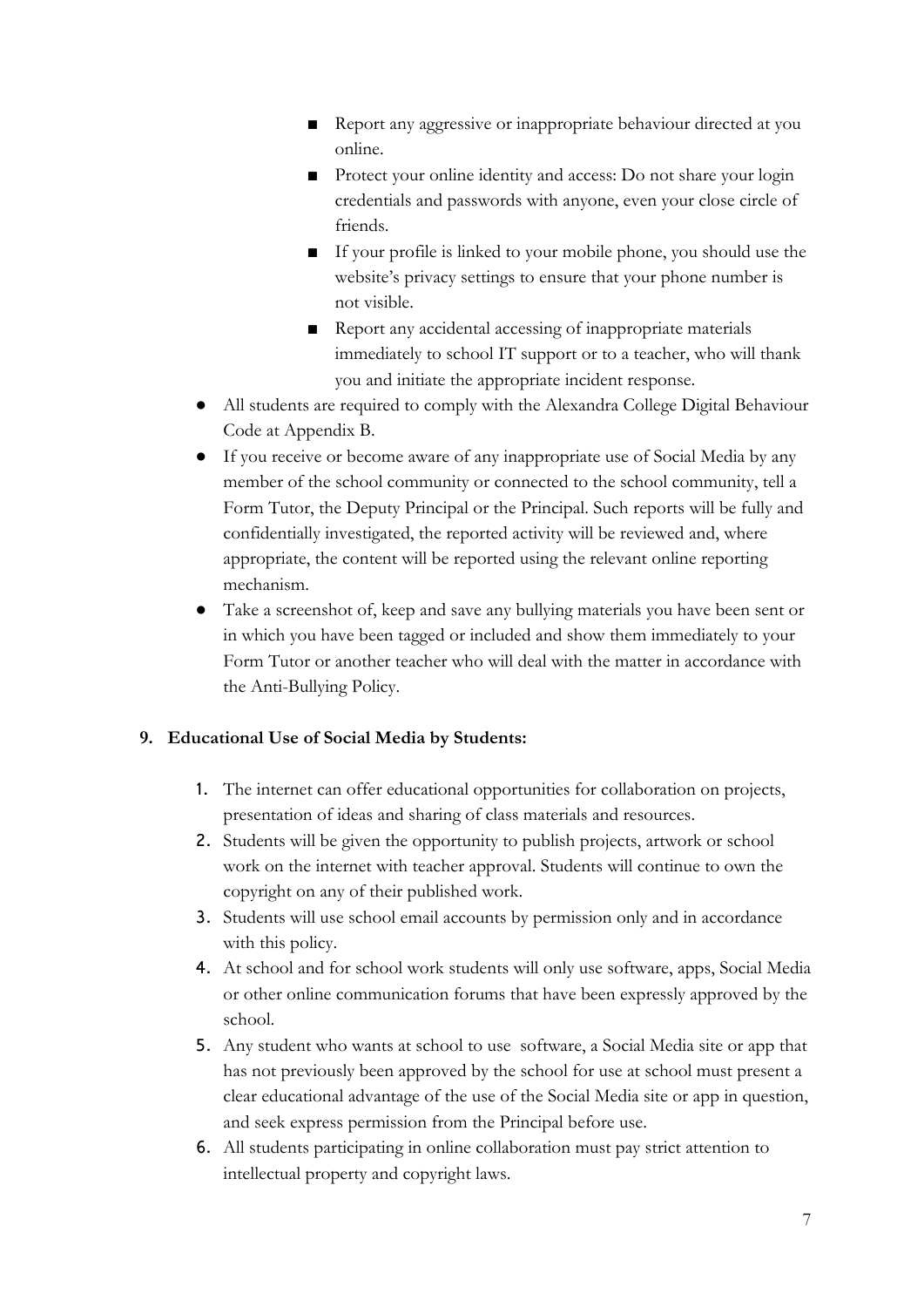7. Students are expected to exercise sound judgement while using Social Media at school or in connection with their school work.

#### **10. Resource Reference**

These links provide further resources to assist members of the School Community on the responsible use of the Internet and Social Media.

- <http://www.make-it-safe.net/>
- <http://www.webwise.ie/>
- <http://www.internetsafety.ie/website/ois/oisweb.nsf/page/safety-en>
- [www.watchyourspace.ie](http://www.watchyourspace.ie/)
- [www.thinkb4uclick.ie](http://www.thinkb4uclick.ie/)
- [www.safekids.com](http://www.safekids.com/)

#### **11. Unacceptable Uses of Internet and Social Media**

Students are responsible for their own behaviour when communicating online and will be held accountable for how and what they communicate online.

Students may not:

- i. have with them or use mobile or smartphones or smart watches between 8.45 and 3.55;
- ii. take photos, audio or videos with an iPad, mobile phone or smart device camera in school or during school activities, tours or outings without express permission;
- iii. create groups online that are designed to exclude other classmates/students;
- iv. criticise other members of the School Community online or in chat groups;
- v. use school provided internet access for any purpose other than educational purposes or as approved for recreational use in the residence;
- vi. use digital storage media at school without a teacher's permission;
- vii. fail to request permission to use school resources;
- viii. install software or apps on school machines without permission;
- ix. in school or during school activities, use software or apps which the school has not approved for use in school;
- x. tamper with software on school equipment;
- xi. interfere with school ICT systems or attempt to bypass school restrictions;
- xii. intentionally access online sites, threads or conversations that contain obscene, pornographic, illegal, aggressive, degrading, discriminatory or otherwise objectionable materials;
- xiii. create, send, post, stream, forward, download, upload, like, follow or share discriminatory, defamatory, harassing, bullying, offensive, abusive, obscene,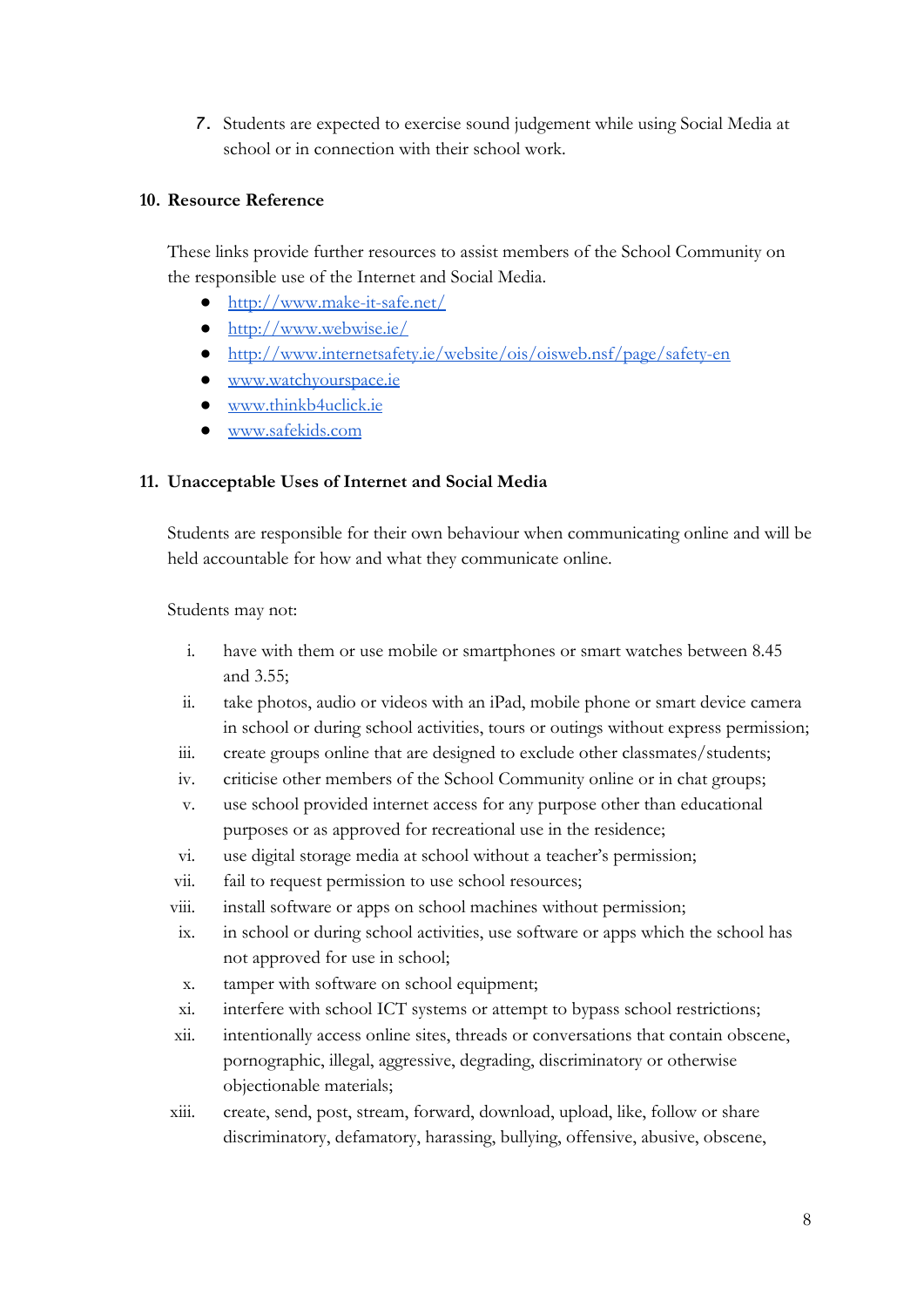mean-spirited or threatening comments, material, content, messages, audio, videos or images in relation to any member of the school community;

- xiv. create, send, post, share, download, forward or like messages or material that might reasonably be considered to cause harm, offence or hurt, or to start or spread rumours;
- xv. impersonate any other person online; use their identity; login using any other person's credentials; create, send, post, stream, forward, download, upload, follow, like any content or do anything online in another person's name or in a way that is likely to be perceived as having been done by them or in their name;
- xvi. send, post, share, follow, forward or like messages or material that might reasonably be considered to have the potential to reflect badly on or damage the image or reputation of the school or that of a member of the School Community;
- xvii. send, post, share or forward another person's personal and/or private information or property;
- xviii. create a Social Media profile that might reasonably be considered as associated with the school without the Principal's express permission;
- xix. create a fake or parody profile that impersonates the school or any member of the School Community;
- xx. send, share or post material that is confidential to the school;
- xxi. stream films or videos other than with the express permission of a teacher for educational purposes;
- xxii. participate in the viewing or exchange of inappropriate or obscene text, images, audio or other material or content;
- xxiii. set up or contribute to a facility or thread for the purpose of or negligent as to the reasonable likelihood of it degrading, bullying or humiliating any member of the School Community;
- xxiv. source or allow material to be sourced for the purpose of or negligent as to the reasonable likelihood of it degrading, bullying or humiliating any member of the school community;
- xxv. steal music or other media, or distribute them in a way that violates their licenses.
- xxvi. copy information into assignments and knowingly fail to acknowledge and cite the source;
- xxvii. fail to check material for plagiarism before sharing online.

#### **12. Follow-Up and Support**

If a student is subject to alleged online bullying, the investigation and support processes set out on the school's Anti-Bullying Policy will be followed.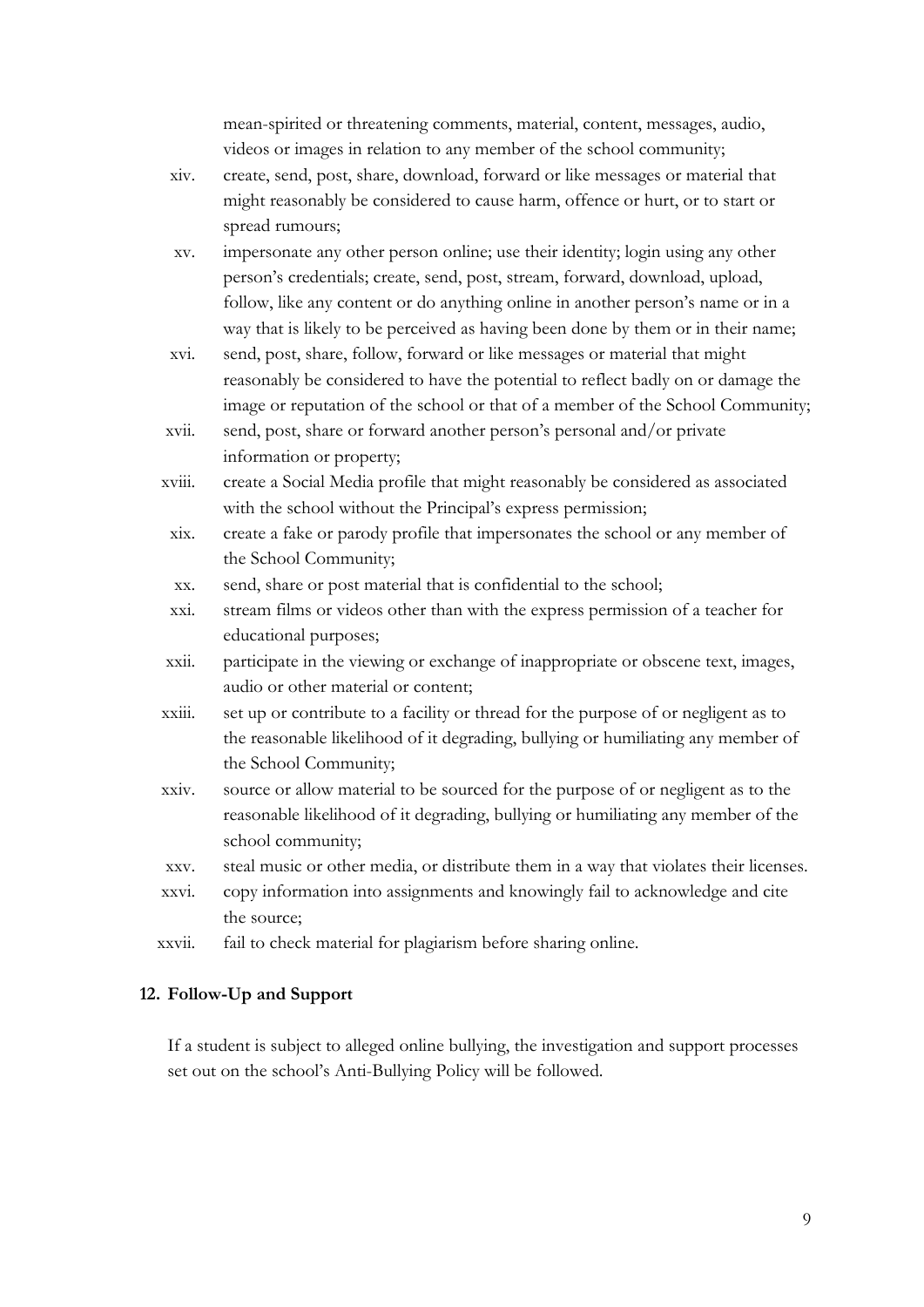#### **13. Sanctions for Policy Infringements**

The College has the discretion to deal with each breach or alleged breach of this policy on an individual basis. The College and its Board of Management considers breaches of this policy to be very serious breaches of our Code of Behaviour and will investigate such behaviour and take such disciplinary action as it deems appropriate in accordance with our Code of Behaviour and if relevant our Anti-Bullying Policy up to and including expulsion.

Sanctions may include but are not limited to:

- Internet access is considered a school resource and privilege. That privilege may be withdrawn from or suspended for any student who breaches this policy
- Confiscation of any mobile/smartphone or smart watch found in a student's possession or on school related activities between 8.45 and 3.55
- Notification to parents
- Detention
- Suspension from school and/or school-related activities
- Suspension pending an investigation
- Expulsion
- Legal action and/or prosecution

Any disciplinary sanctions are a private matter between the student being disciplined, her parents and the school. The school reserves the right to report any illegal activities to the appropriate authorities.

#### **14. Monitoring and Review**

This policy will be monitored by the Principal, Deputy Principal, Year Heads and Form Tutors and will be reviewed annually.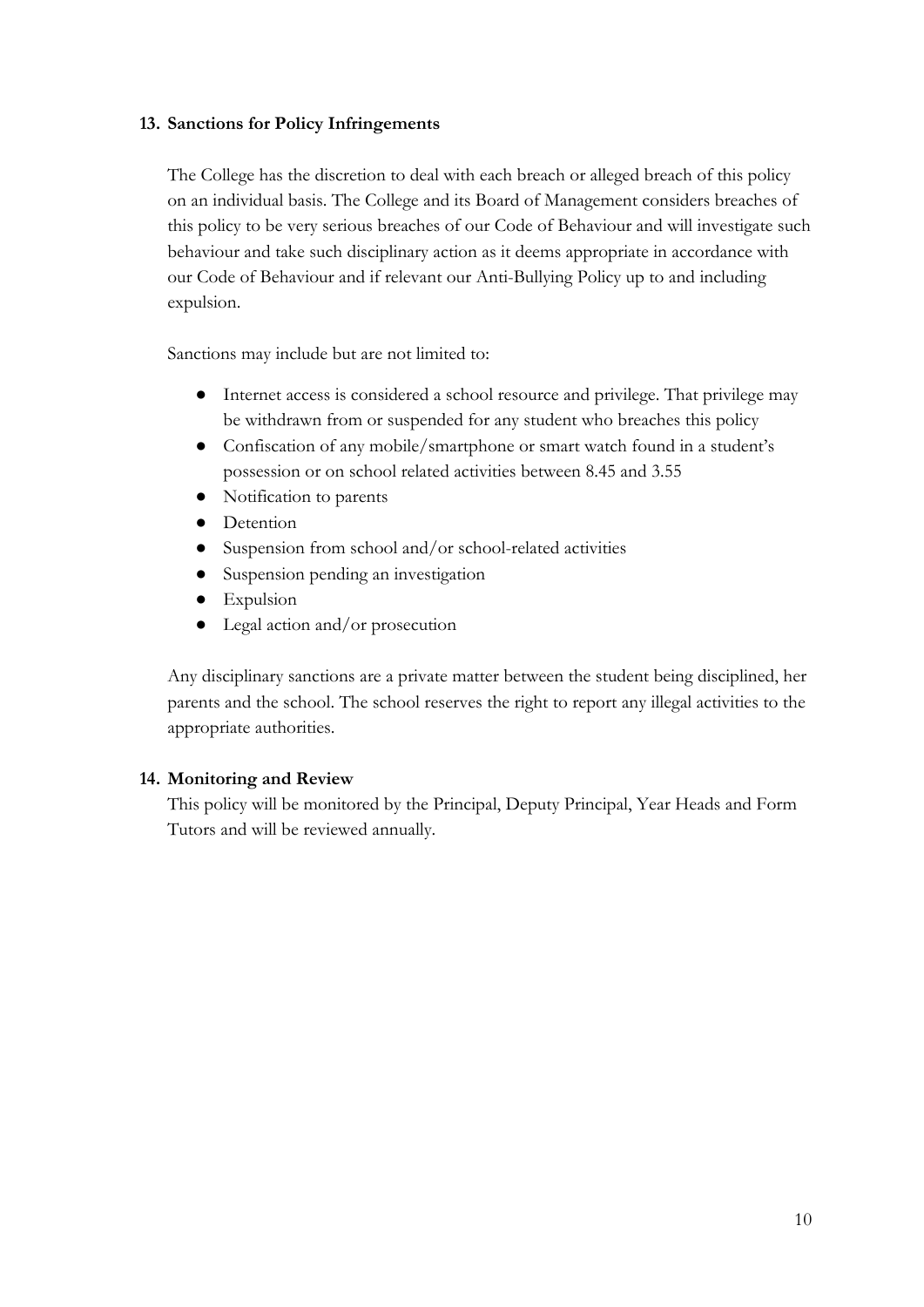

# **ALEXANDRA COLLEGE DUBLIN**

## **Alexandra College Device, Social Media and Internet Acceptable Use Policy**

## **Acceptance and Permission Form**

Please review the attached school policy, sign and return this Acceptance and Permission form.

**Name of Student:** \_\_\_\_\_\_\_\_\_\_\_\_\_\_\_\_\_\_\_\_\_\_ **Class/Year:** \_\_\_\_\_\_\_\_\_\_\_\_\_\_\_\_\_\_\_\_\_\_

#### **Student**

I have read and agree to follow Alexandra College's Device, Social Media and Internet Acceptable Use Policy. By signing this agreement, I agree always to act in a manner that is respectful to myself and others, in a way that will represent the school in a positive way. In particular, I agree that I will always use the internet, Social Media and digital communication in a responsible, respectful, kind and constructive way and obey all the rules explained to me in this policy and by teachers or school staff from time to time. I accept that this policy applies in school and outside school. I understand that failing to follow this policy and the Code of Behaviour will lead to appropriate sanctions.

**Student's Name** (please print)**:**\_\_\_\_\_\_\_\_\_\_\_\_\_\_\_\_\_\_\_\_\_\_\_\_\_\_

**Student's Signature**: \_\_\_\_\_\_\_\_\_\_\_\_\_\_\_\_\_\_\_\_\_\_\_\_\_\_

Date: \_\_\_\_\_\_\_\_\_\_\_\_\_\_\_\_\_\_\_\_

## **Parent/Guardian**

I have read Alexandra College's Device, Social Media and Internet Acceptable Use Policy. I accept it and will support the school in implementing it.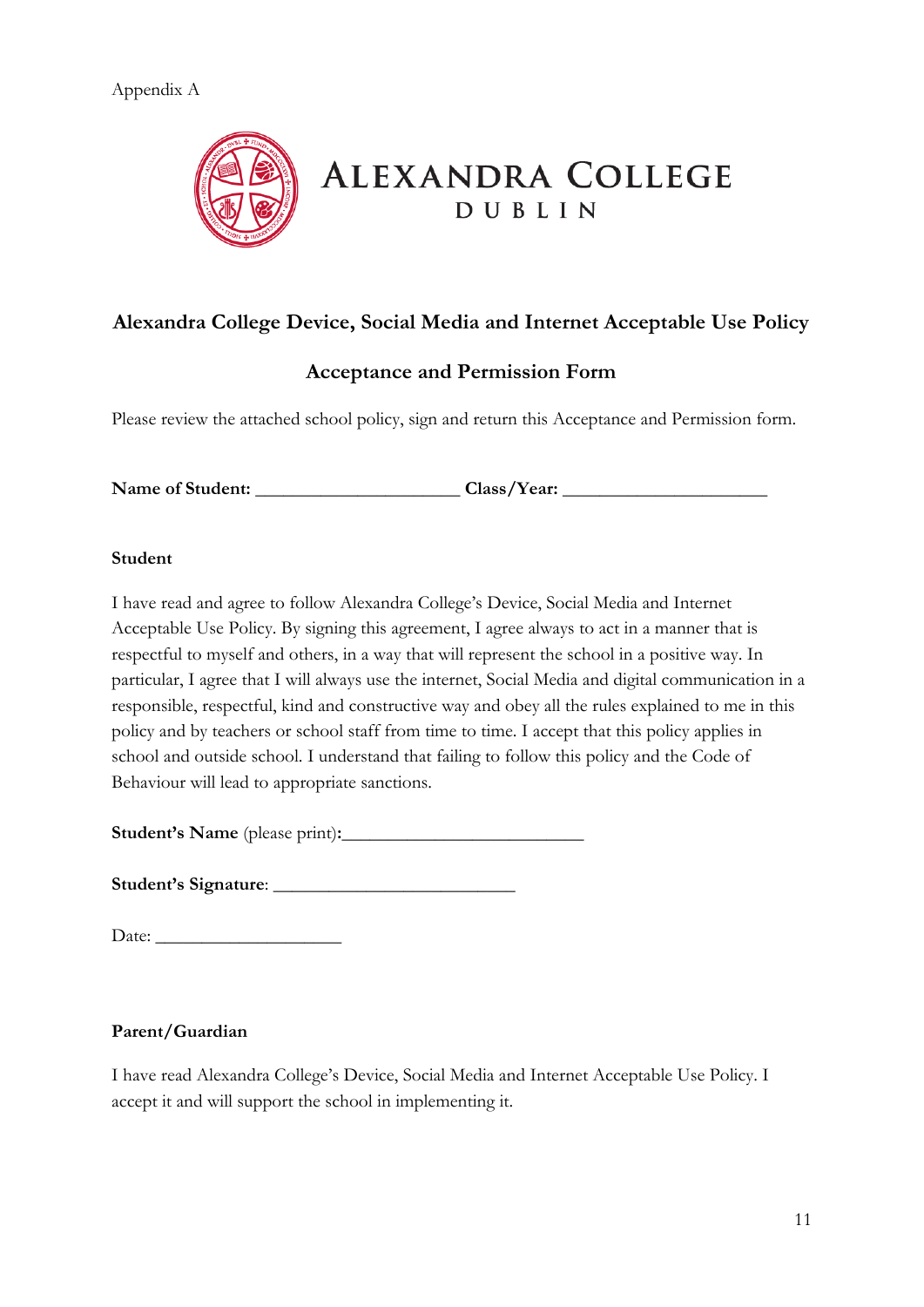I understand that Internet access at school is intended for educational purposes only. I also understand that every reasonable precaution has been taken by the school to provide for online safety but the school cannot be held responsible if students access unsuitable material online.

I have spoken with my daughter/the child in my care about her responsibility to use the internet, Social Media and all digital communication tools constructively, with respect for herself and others, with responsibility for herself and to others, with kindness, in a way that will represent the school in a positive way and in accordance with this policy, the Code of Behaviour and the Anti-Bullying Policy.

My daughter/the child in my care understands that she will need to think critically and carefully before acting online.

I consent to:

- 1. my daughter/the child in my care being given access to and accessing the internet at school;
- 2. confiscation for the school day of any mobile phone or smart watch belonging to or in use by my daughter/the child in my care found with her on school grounds, other than in res or in her locker, or on school related activities between 8.45 and 3.55
- 3. access to and use of school-provided internet through any personal device my daughter/the child in my care uses in school or for school related work being monitored by the school from time to time for her security and safety;
- 4. any personal device through which my daughter/the child in my care accesses school-provided internet being locked down by the school from time to time for her security and safety;
- 5. apps and software being removed from any personal device that my daughter/the child in my care uses in school for school related work;
- 6. apps and software required for school work or for security being added to any personal device that my daughter/the child in my care uses in school for school related work.

**Parent/Guardian's Name** (please print)**:**\_\_\_\_\_\_\_\_\_\_\_\_\_\_\_\_\_\_\_\_\_\_\_\_\_\_

**Parent/Guardian's Signature**: \_\_\_\_\_\_\_\_\_\_\_\_\_\_\_\_\_\_\_\_\_\_\_\_\_\_

Date: \_\_\_\_\_\_\_\_\_\_\_\_\_\_\_\_\_\_\_\_